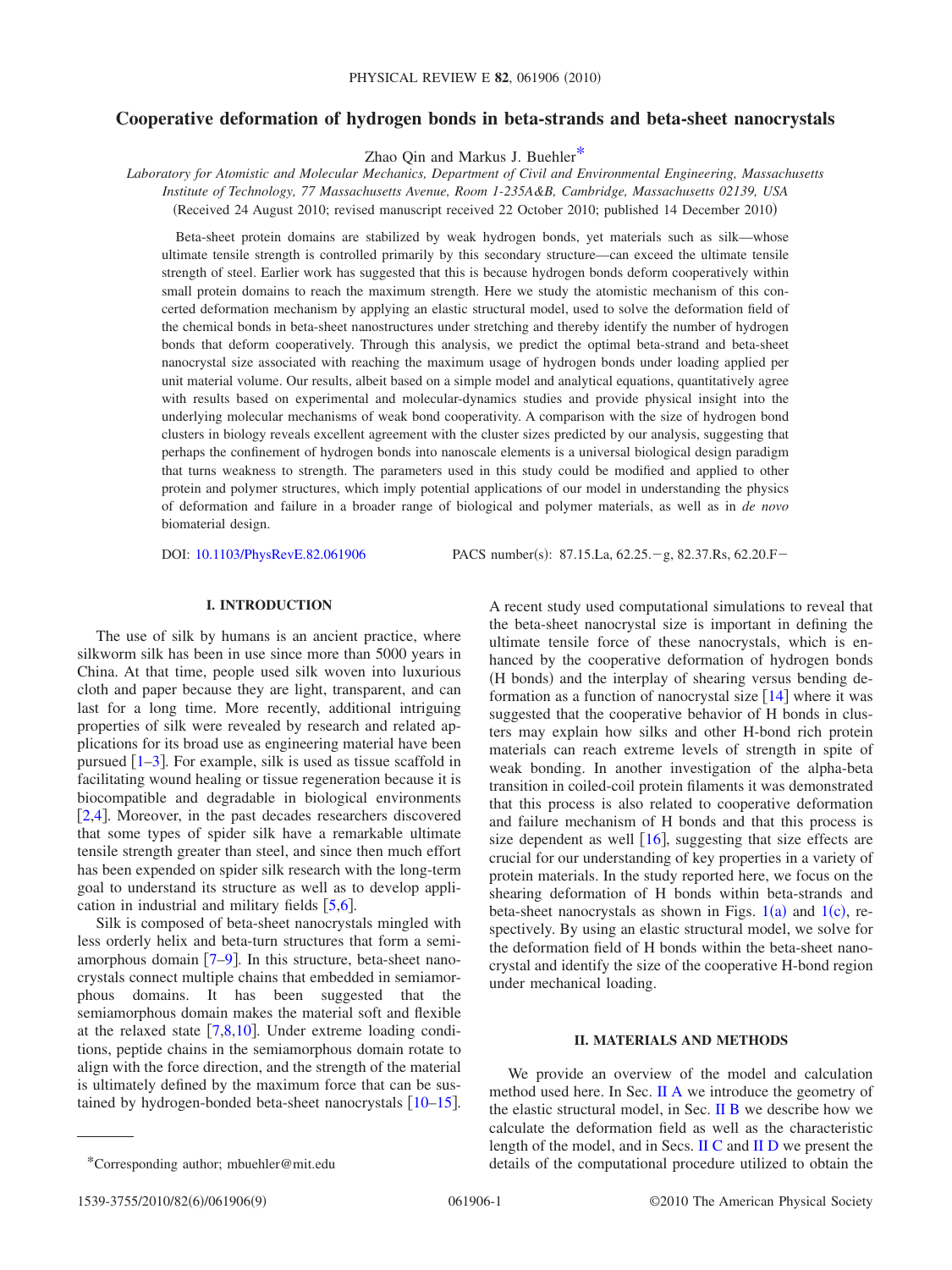<span id="page-1-0"></span>

FIG. 1. (Color online) The geometry, boundary condition, and coordinate system of the atomic model and calculation model used in this study. Panel (a): atomic model and boundary conditions of single beta strand consisting of two antiparallel peptide chains and a series of H bonds between them. One chain is fixed while the other chain end is stretched in  $-x$  direction by an applied force  $F_{app}$ . Panel (b): model geometry corresponding to the atomistic model in panel (a). The structure is composed of backbone elements and H-bond elements and has a total length *L*. Panel (c): atomistic model and boundary conditions of the beta-sheet nanocrystal. The structure is composed of multiple peptide chains and stabilized by H bond between each of the layers. The layers at the top and bottom are fixed, while the middle one is stretched in the  $-x$  direction by an applied force  $F_{app}$ . Panel (d): model geometry corresponding to the atomistic model depicted in panel (c). The structure has a total length *L* and thickness *H*.

stiffness parameters of the H bond and backbone in our model, respectively.

#### **A. Beta-strand and beta-sheet nanocrystal model**

<span id="page-1-1"></span>The beta-strand model includes two peptides in the antiparallel form, and the beta-sheet nanocrystal includes multiple peptides with beta strands arranged in an antiparallel form, as shown in Figs.  $1(a)$  $1(a)$  and  $1(c)$ . The length of the model is given by *L* and the thickness is *H*. For the betastrand model as shown in Fig.  $1(a)$  $1(a)$ , one peptide is fixed and the other one is stretched by a tensile force  $F_{app}$ . For the beta-sheet nanocrystal model as shown in Fig.  $\hat{I}(c)$ , we fix the top and bottom layers and apply the stretching force to the middle layer. The force application point is defined as zero point of the coordinate system, and coordinate directions are depicted in Fig. [1.](#page-1-0) The deformation of each H bond is measured by the displacement difference between the donor and the acceptor. The average distance between two neighborhood H bonds is given by *b* in the *x* direction and *d* in the *y* direction. Earlier work has shown that the strength of beta-sheet nanocrystals controls the ultimate strength of silks, owing to the fact that the nanocomposite found in silk consists of a combination of relatively soft semiamorphous domains and more rigid and beta-sheet nanocrystals  $[15]$  $[15]$  $[15]$ . As demonstrated in a recent study  $[15]$  $[15]$  $[15]$  the arrangement of these two constituents in silk can be approximated as a serial combination of semiamorphous domains and beta-sheet nanocrystals. The setup used here provides a simple model system to focus solely on the strength properties of beta-sheet nanocrystals. It is noted that future work could focus on the development of models that incorporate both semiamorphous domains and beta-sheet nanocrystals.

## **B. Elastic structural model**

<span id="page-1-2"></span>In this section we explain the elastic structural model applied here to obtain the deformation field within the bonds of the beta-sheet models. We start with a beta-strand model and then extend the method to the beta-sheet nanocrystal. The beta-strand model contains *N* H bonds (where  $N=L/b+1$ ), as shown in Fig.  $1(b)$  $1(b)$ , and is made up of two elements: the polypeptide backbone and H bonds. We model them as truss elements connected by nodes and use harmonic springs to describe their tension and compression properties. Each node represents an amino acid connected to an H bond. The stiffness of the backbone element is given by  $K_1$  and the stiffness of the H-bond element in the shearing direction is  $K_2$ . The displacement  $X_i$  for each amino acid  $j$  under stretching can be solved by

$$
K_{ij}X_j = F_i,\tag{1}
$$

<span id="page-1-3"></span>where  $F_i$  is the force applied at each amino acid. We pull the center strand with a force of  $F_1 = -F_{app}$  and  $F_i = 0$  ( $i \neq 1$ ). The parameter  $K_{ij}$  denotes the stiffness matrix, which is established by assembling the stiffness of each amino acid. Each component of the stiffness matrix is given by

<span id="page-1-4"></span>
$$
K_{ij} = \begin{cases} K_1 + K_2 & \text{for } i = j = 1, N \\ 2K_1 + K_2 & \text{for } i = j \in [2, N - 1] \\ -K_1 & \text{for } |i - j| = 1 \\ 0 & \text{otherwise.} \end{cases}
$$
 (2)

For example, the stiffness matrix of the model shown in Fig.  $1(a)$  $1(a)$  is found to be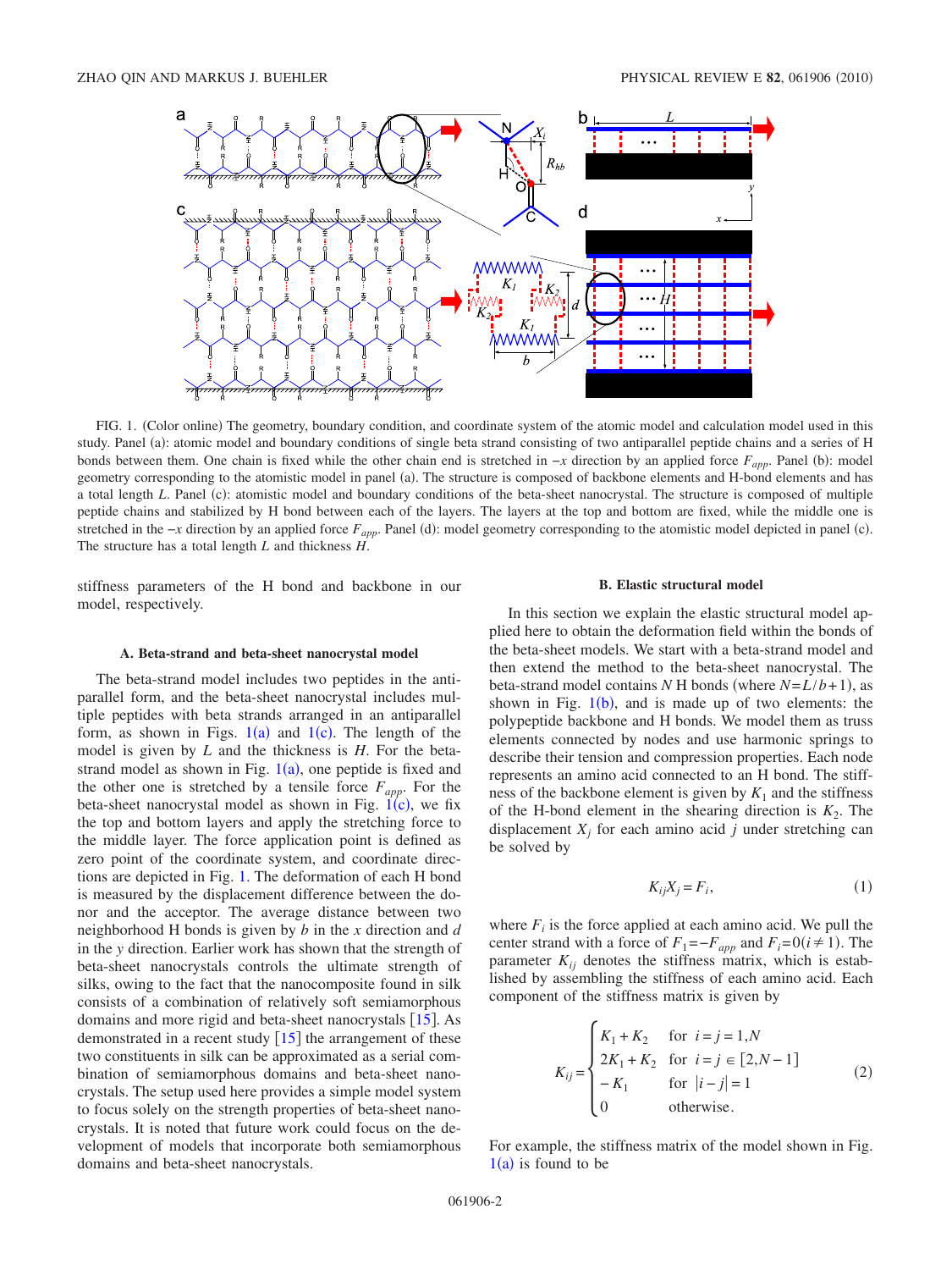$$
\overline{K} = \begin{bmatrix} K_1 + K_2 & -K_1 & 0 & \cdots \\ -K_1 & 2K_1 + K_2 & -K_1 & \cdots \\ \cdot & \cdot & \cdot & 0 \\ 0 & \cdot & \cdot & \cdot \\ -K_1 & K_1 + K_2 & \cdot \\ \end{bmatrix}_{N \times N}
$$
(3)

By solving Eq. ([1](#page-1-3)) with  $K_{ij}$  given in Eq. ([2](#page-1-4)) and  $F_i$  we can find the displacement of each node,  $X_i$ . It is noted that in this elastic model  $X_i$  is proportional to the applied force  $F_{app}$ . Since the lower boundary of the beta strand is fixed, the deformation of each H bond is given by  $\Delta x_i = 0 - X_i = -X_i$ .

The beta-sheet nanocrystal model, as shown in Fig.  $1(d)$  $1(d)$ , is an extension of the beta-strand model into the *y* direction. It features *N* parallel H bonds and *M* layers (where  $N=L/b$ 

 $+1$  and  $M=H/d+1$ ). The force vector is given by  $F_j$  $=-F_{\text{applied}}$  and  $F_i=0$  *i*  $\neq$  *f*), where *f* is the node number with the applied force. We consider this force boundary condition of lateral loading for the beta-sheet nanocrystal because of the geometric character found in spider silk. The beta-sheet nanocrystals in silk are embedded in a semiamorphous matrix (composed of helical and coiled domains, e.g.,  $3<sub>1</sub>$  helices), where discrete strands are connected to the amorphous matrix. Under mechanical loading, the amorphous region unwinds first and, subsequently, lateral loading is applied to the beta-sheet nanocrystal  $[15]$  $[15]$  $[15]$ . To study the cooperative deformation of H bonds in this system, we apply a force at the middle strand, change the nanocrystal size, and study the

deformation field of H bonds of each size. The stiffness ma-

trix of the structure is given by

$$
K_{ij} = \begin{cases}\n\infty & \text{for } i = j \in [1, N] \\
K_1 + 2K_2 & \text{for } i = j = aN + 1, \ i = j = (a + 1)N - 1, \ a \in [1, M - 2] \\
2(K_1 + K_2) & \text{for } i = j \in [aN + 2, (a + 1)N - 2], \ a \in [1, M - 2] \\
-K_1 & \text{for } |i - j| = 1, \ i \in [aN + 1, (a + 1)N], \ j \in [aN + 2, (a + 1)N - 1], \ a \in [1, M - 2] \\
-K_2 & \text{for } |i - j| = N, \ i \in [N + 1, (M - 1)N], \ j \in [2N + 1, (M - 2)N] \\
\infty & \text{for } i = j \in [MN - N, MN] \\
0 & \text{otherwise,}\n\end{cases}
$$
\n(4)

which includes the fixed boundary conditions at the top and bottom layers. For example, the stiffness matrix of the model shown in Fig.  $1(c)$  $1(c)$  is found to be ۳

*K* = 0 ¯ 0 *N*-*N* 0 0 0 *K*<sup>1</sup> + 2*K*<sup>2</sup> − *K*<sup>1</sup> 0¯ − *K*2¯ − *K*<sup>1</sup> 2*K*<sup>1</sup> + *K*2- − *K*10¯ − *K*2¯ ¯ 0 0 ¯ − *K*<sup>2</sup> ¯ 0 − *K*<sup>1</sup> *K*<sup>1</sup> + 2*K*<sup>2</sup> *M*−2-*N*-*M*−2-*N* 0 0 0 0 ¯ 0 *N*-*N MN*-*MN* . 5-

Similar as in the beta-strand case, by solving Eq.  $(1)$  $(1)$  $(1)$  we obtain the displacement of each node  $X_i$ . The deformation of each H bond is the difference of the displacements of the two nodes connected by this H bond, and it is given by  $\Delta x_i$ =*Xj*−*Xj*+*N*. It is noted since we focus on shearing deformation of the beta-sheet nanocrystals; we assume each node in this model has only one degree of freedom in the *x* direction. This assumption is based on the observation that beta-strand and short beta-sheet nanocrystal structures are usually observed in spider silks and that the shear stress is dominant to cause the deformation of hydrogen bonds, which leads to structure failure under the stretching loading as observed in earlier simulations  $[14]$  $[14]$  $[14]$ . Moreover, we focus on the deformation character of the crystal before the rupture of H bonds, and in such a case, the movement of strands perpendicular to the in-plane direction is rather small compared with that in the loading direction.

We obtain the deformation of each H bond via the elastic model shown above and we observe that the H bond nearest to the applied force has the maximum deformation, where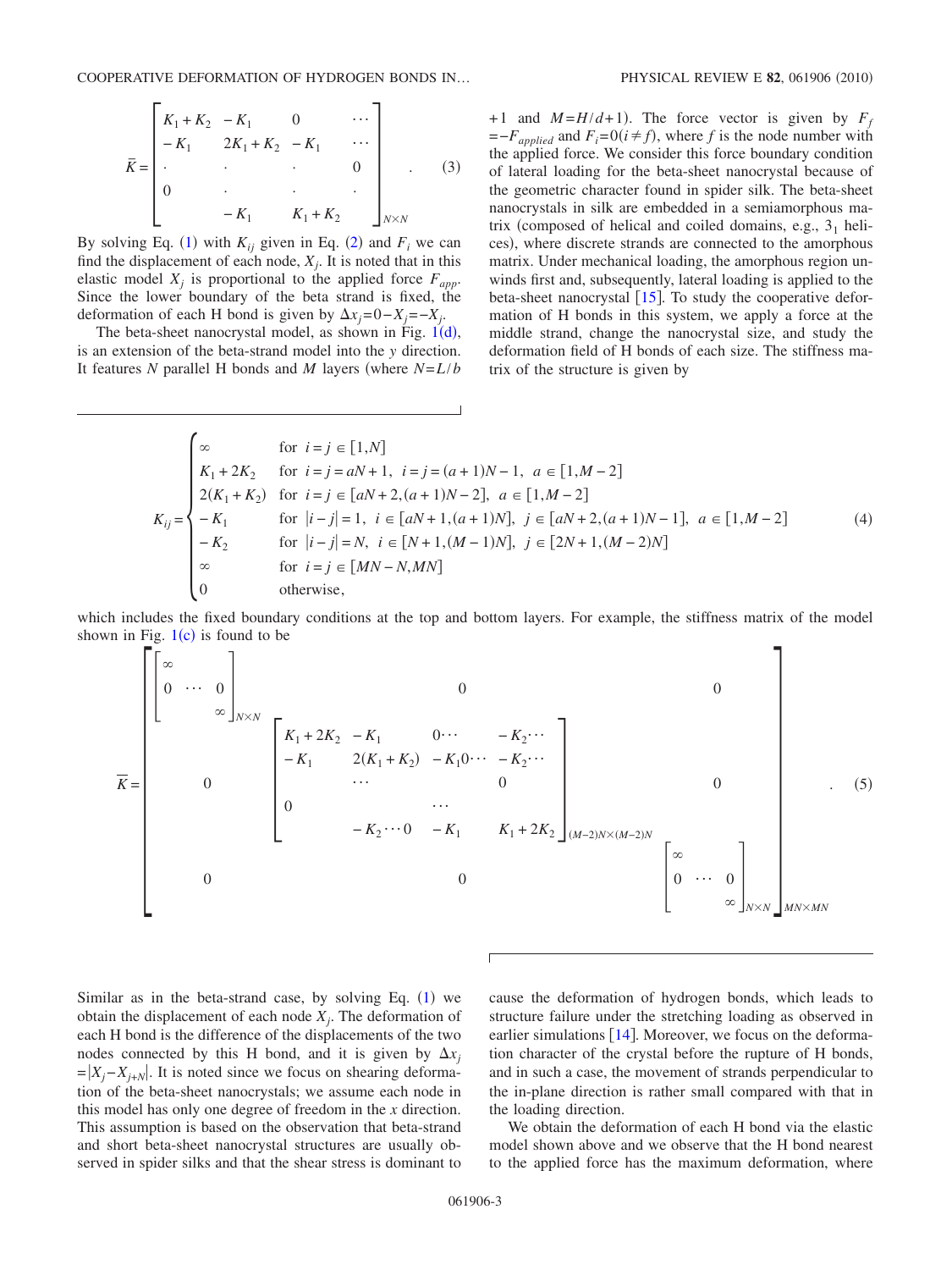the deformation decays quickly as the node is located further away from the loading point. This is because the backbone is not rigid, and thus the deformation is not uniform but decreases in the direction opposite to the applied force. This phenomenon of decaying displacements can be described by an exponential decay equation  $d\Delta x/dx \sim -\Delta x$  since the elastic deformation of the backbone depends on the applied force. By solving this equation we obtain

$$
\Delta x = A e^{-x/x_0},\tag{6}
$$

<span id="page-3-2"></span>where *A* is the deformation of the first H bond close to the force point (proportional to the applied force  $F_{app}$ ), *x* is the coordinate of the bond as defined in Fig. [1,](#page-1-0) and  $x_0$  denotes the rate of decay of the function. This type of function is widely used to study how one quantity decreases with respect to an increasing scalar  $[17]$  $[17]$  $[17]$ . Following this approach we define  $x_0$  as a characteristic length scale, emphasizing that it is independent of the applied force value  $F_{app}$  (only A is influenced by the level of applied force  $F_{app}$  and proportional to it). For our specific case  $x_0$  defines a characteristic length scale associated with the number of H bond that deforms more significantly and more uniformly, and therefore the length is adopted to define the size of the cooperative deformation of H bonds. We therefore use Eq.  $(6)$  $(6)$  $(6)$  to fit the deformation of H bonds along the *x* and  $\pm y$  directions and use  $x_0$ to identify the size of the cooperative deformation of the beta-strand and the beta-sheet nanocrystals under stretching (where a larger value of  $x_0$  means more H bonds near the force point deform uniformly). We normalize the length and coordinate parameters in the *x* and *y* directions by *b* and *d*, respectively, so that the results are given in the unit of number of H bonds.

#### **C. Stiffness of H bonds**

<span id="page-3-0"></span>In this section we explain how the parameter  $K_2$ , the shearing stiffness of H bonds, is obtained directly from the interatomic potential. The calculation is based on the Dreiding force field model  $\lceil 18 \rceil$  $\lceil 18 \rceil$  $\lceil 18 \rceil$ , in which the H-bond energy is given by

<span id="page-3-3"></span>
$$
E_{hb} = D_{hb} [5(R_{hb}/R_{DA})^{12} - 6(R_{hb}/R_{DA})^{10}] \cos^4(\theta_{DHA}), \quad (7)
$$

where  $D_{hb}$  has the physical meaning as the depth of the H-bond energy and  $R_{hb}$  as the zero force distance for the H bond if  $cos(\theta_{DHA})$  keeps constant, and those two are parameters from Dreiding model for the H bond. The parameter  $R_{DA}$  is the distance between the donor *(N* here) and the acceptor (O here), and  $\theta_{DHA}$  is the angle for  $\angle NHO$  as shown in Fig.  $1(a)$  $1(a)$ . The reason to choose the Dreiding force field to describe the force-extension behavior of hydrogen bonds is that it provides an explicit expression of the hydrogen bond energy, including angular terms. By using this expression, we are able to obtain an explicit expression of the elastic stiffness of the H bond. Since the length of the covalent bond N-H is  $a_1$  in the Dreiding force field, by taking the average distance between two neighboring beta strands as a constant, the geometric variants in Eq.  $(7)$  $(7)$  $(7)$  can be expressed as

$$
R_{DA} = \sqrt{x^2 + R_{hb}^2},
$$
 (8)

<span id="page-3-4"></span>TABLE I. Parameters for the elastic structural model used in calculations.

| $K_1 = 4153$ pN/Å                                     |
|-------------------------------------------------------|
| $K_2 = 843$ pN/Å                                      |
| $k_{\text{SMD}} = 10 \text{ kcal/mol} \text{ Å}^{-2}$ |
| $D_{hh}$ =9.5 kcal/mol                                |
| $\phi$ =180°                                          |
| $\psi = 180^{\circ}$                                  |
| $R_{hh} = 2.75 \text{ Å}$                             |
| $a_1 = 0.98$ Å                                        |
| $d=4$ Å                                               |
| $b=3.5$ Å                                             |

$$
\cos(\theta_{DHA}) = -\frac{R_{hb} - a_1}{\sqrt{[x^2 + (R_{hb} - a_1)^2]}},\tag{9}
$$

where  $x$  is the shearing displacement of the donor relative to the acceptor. The parameter values are summarized in Table [I](#page-3-4) for an overview.

With numerical values of all parameters determined, we can now solve the reaction force for a single H bond within a beta-strand structure under shearing as

<span id="page-3-5"></span>
$$
F = \frac{\partial E_{hb}}{\partial x} = D_{hb} \left[ 60 \left( -\frac{R_{hb}^{12}}{R_{DA}^{13}} + \frac{R_{hb}^{10}}{R_{DA}^{11}} \right) \frac{dR_{DA}}{dx} \cos^4(\theta_{DHA}) - \left( 5 \frac{R_{hb}^{10}}{R_{DA}^{12}} - 6 \frac{R_{hb}^{10}}{R_{DA}^{10}} \right) \frac{4x(R_{hb} - a_1)^4}{[x^2 + (R_{hb} - a_1)^2]^3} \right]
$$
(10)

and the elastic stiffness of each H bond as

$$
K_2 = \left. \frac{\partial F}{\partial x} \right|_{x=0} = \frac{4D_{hb}}{(R_{hb} - a_1)^2}.
$$
 (11)

Here we derive the linear elastic modulus of the H bond, which is based on its response upon shear loading around equilibrium state  $(x=0)$ . Without this assumption, it is true that the tangent modulus is nonlinear with its elongation in *x* direction; however, this effect is small before rupture. Moreover, in our studies the maximum deformation of a single H bond is 0.64 Å before rupture; the force obtained from the full-potential model  $[Eq. (10)]$  $[Eq. (10)]$  $[Eq. (10)]$  is less than 15% smaller than in the linear case.

### **D. Stiffness of polypeptide backbone**

<span id="page-3-1"></span>In this section we show how to derive the parameter  $K_1$  as the stiffness of the polypeptide backbone. This parameter refers to the stiffness of a polyalanine chain with a unit length *b* that equals the average distance between two neighborhood H bonds in the *x* direction. A polyalanine chain of 14 amino acids is modeled in the CHARMM19 force field and by using the CHARMM code  $[19]$  $[19]$  $[19]$ . The reason why we use this kind of simple peptide model is twofold. First, alanine is a major component of the spider silk beta-sheet nanocrystal domain. Second, the structure of alanine amino acid is relatively simple, making it easier to study the backbone stiff-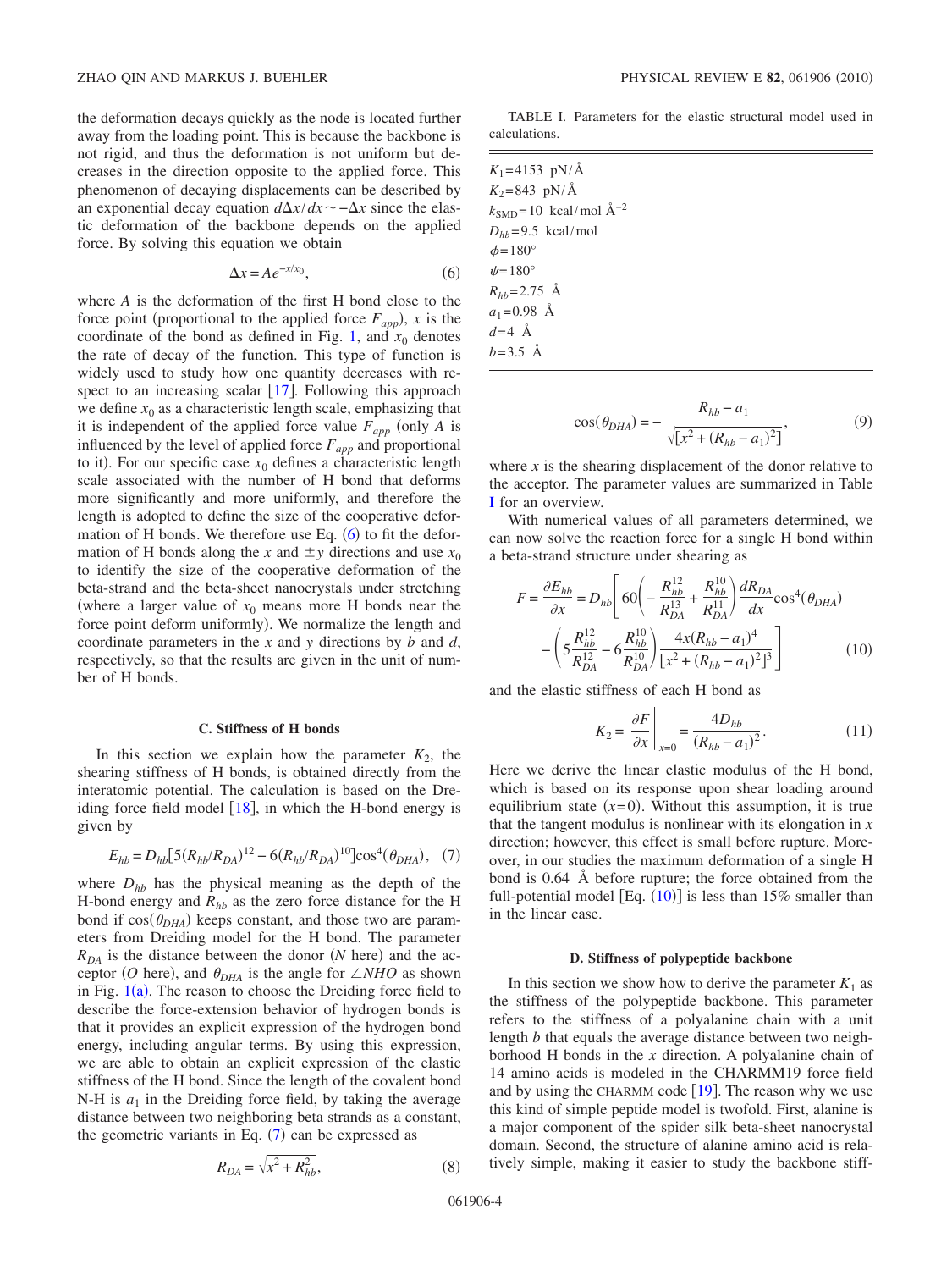<span id="page-4-0"></span>

ness without side-chain effects. It is noted that we are cognizant of the fact that hydrophobic and charged side chains can decrease the stiffness by repulsion to each other, while polar side chains can increase the stiffness by forming H bonds between the two of them  $[20]$  $[20]$  $[20]$ . The effect of the side chain is neglected here because compared to the backbone, those interactions are much weaker. The bond energy of H bond is less than 12% of the covalent bond, and other nonbonded interactions are even weaker  $[18]$  $[18]$  $[18]$ ; the only exception are disulfide bridges between two cysteine side chains. This interaction is strong, but since there is typically only very little  $(<0.1\%)$  cysteine amino acid in spider silk [[21](#page-8-7)], we neglect this interaction.) The chain starts in a straight conformation, which means the dihedral angles of the peptide structure are  $\phi = 180^\circ$  and  $\psi = 180^\circ$ . This molecular configuration is selected because it is the same as that of each strand within the beta-sheet structure  $[20]$  $[20]$  $[20]$ . We obtain the stiffness of the chain by stretching simulation in the EEF1 solvent model  $[22,23]$  $[22,23]$  $[22,23]$  $[22,23]$  at 300 K through the *NVT* ensemble (using the Nose-Hoover thermostat with 1 fs time step) via steered mo-lecular dynamics (SMD) [[24](#page-8-10)]. Boundary conditions consist of a fixed alpha-carbon atom on one chain terminal with an SMD spring constant  $k_{\text{SMD}}=10$  kcal/mol Å<sup>-2</sup> and a displacement rate of  $0.001$  Å/ps at the other end. We measure the slope of the force extension and multiply it by 14 to obtain the proper elastic stiffness of a unit length backbone as  $K_1$ . Its value is rate insensitive because it is governed by the elastic property of covalent bonds only, without any bond rupture events or solvent effects. It is noted that our model is similar to elastic network models proposed for protein structures but here developed specifically to capture the elastic details associated with H bonds and the backbone connections  $[25]$  $[25]$  $[25]$ .

FIG. 2. (Color online) The deformation and characteristic length of each H bond in the beta strand. Panel (a): the deformation of each H bond within a beta strand with a total length *L*=20 H bonds, as well as the exponential fit with a function of  $\Delta x = 0.64 \exp[-x/(2.24b)]$  Å (displacements shown here for  $F_{app}$  = 1500 pN). Panel (b): characteristic length  $x_0$  as a function of the total length *L*, here the straight line has a function of  $x_0 = L$ , and the region to the right of this line has a physical meaning that the total length of the beta strand must be longer than the characteristic length. The crossing point, as noted, gives the maximum accessible characteristic length  $x_{cr}$  $=3.5$  H bonds. Panel (c): the deformation of each H bond within a beta strand with a total length *L*=4 H bonds, as well as the exponential fit with a function of  $\Delta x = 0.67 \exp[-x/(3.10b)]$  Å.

#### **III. RESULTS AND DISCUSSION**

We begin our study with investigating a beta-strand model of 20 amino acid length, where the deformation of each H bond as a function of the bond position is shown in Fig.  $2(a)$  $2(a)$ . We observe that the deformation of the first H bond reaches a maximum value and the deformation of the other H bonds in the system approaches zero relatively fast as the bond coordinate *x* gets larger. Following the approach outlined in Sec. [II](#page-0-1) we use Eq.  $(6)$  $(6)$  $(6)$  to fit the deformation of H bonds as shown in Fig.  $2(a)$  $2(a)$  and obtain a deformation function  $\Delta x$ =0.64 exp−*x*/2.24*b*- Å, which reveals a characteristic number of 2.24 H bonds (note that  $A=0.64$  Å for  $F_{app}$ =1500 pN and that it scales linearly with variations in the applied force, and thereby the resulting  $x<sub>0</sub>$  is independent of the choice of  $F_{app}$ ). This force level of 1500 pN is chosen here because the same force is found in unfolding simulations for beta sheet before rupture, with a constant pull speed of 0.01  $\AA$ /ps [[26](#page-8-12)[,27](#page-8-13)].

To investigate the effect of the beta-strand length *L* on the characteristic length  $x_0$ , we change the beta strand to different lengths  $L$  and fit each deformation profile to Eq.  $(6)$  $(6)$  $(6)$  for each length considered. For each length, the characteristic number of H bonds is summarized in Table [II](#page-4-1) and plotted in Fig.  $2(b)$  $2(b)$ . It can be observed that this length decreases and converges to 2.24 H bonds as *L* increases. It is noted that for short  $L < 4$  (corresponding to the first two columns in Table [II](#page-4-1)), the characteristic length is greater than the strand length, which means that all H bonds within the strand have similar deformations  $[\Delta x_i > 0.37 \Delta x_1$  as shown in Fig. [2](#page-4-0)(c)]. Since the characteristic length must be shorter than the entire betasheet structure, the characteristic length has an effective maximum value of 3.5 H bonds as shown directly in Fig.

TABLE II. Characteristic length  $x_0$  of beta strands with different length  $L$ .

<span id="page-4-1"></span>

| $L/b$ (H bonds) 2      | 3 4 5 7 |      |      |      |      |      | 20   |      | 50   |
|------------------------|---------|------|------|------|------|------|------|------|------|
| $x_0/b$ (H bonds) 5.41 | 3.82    | 3.10 | 2.72 | 2.38 | 2.28 | 2.26 | 2.24 | 2.24 | 2.24 |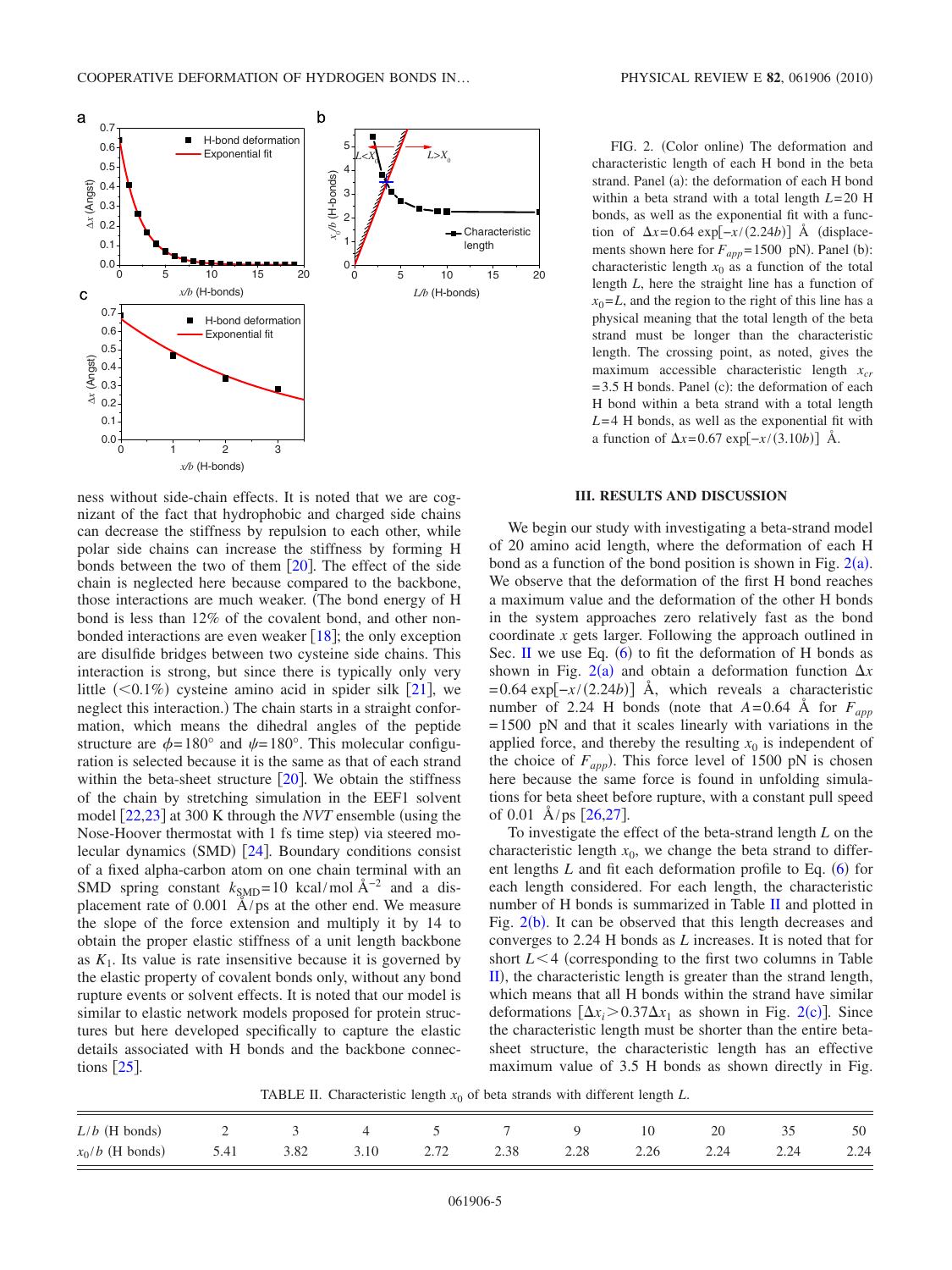<span id="page-5-0"></span>

FIG. 3. (Color online) The deformation field of beta-sheet nanocrystal models as illustrated in Fig. [1](#page-1-0)(d) (displacements shown in the color legend are in  $\AA$  and obtained for  $F_{app}$ =1500 pN; note that the resulting  $x_0$  and  $y_0$  are independent of the choice of  $F_{app}$ ). The deformation of each H bond is given by the color defined in the color bar. The beta-sheet nanocrystal has a dimension of  $L \times H$  as in panel (a)—50  $\times$  5 H bonds, panel (b)—50 $\times$  15 H bonds, and panel (c)—50 $\times$  50 H bonds. The rectangular region indicates an estimate of the extension of the cooperative deformation.

 $2(b)$  $2(b)$ . This means that a structure of 3.5 (or 4 due to their discrete nature) H bonds features the maximum accessible characteristic length and, as such, the maximum ultimate tensile force per unit length (which relates to the shear stress between strands). This result agrees remarkably well with earlier studies done using molecular-dynamics simulations, which showed that a beta-strand length of 3–4 H-bond clusters gives an upper limit of the shear stress  $[28]$  $[28]$  $[28]$ .

We now extend our study to a beta-sheet nanocrystal model as shown in Fig.  $1(d)$  $1(d)$ , with a crystal size of *L* in length and *H* in width. Figure [3](#page-5-0) depicts the deformation field of H bonds within different crystals. We note that the deformation for the H bonds within each single layer that is, for *y* =const) decreases in a different fashion. Layers further away from the force application point have a larger characteristic length but a much smaller deformation of the first bond at which the load is applied. For instance, for the model of the nanocrystal featuring  $50 \times 50$  H bonds as shown in Fig. [3](#page-5-0)(c),  $x_0 = 1.8$  H bonds at *y*=0, while  $x_0 = 7.8$  H bonds at *y*=3. We

compare the deformation profiles along the *x* (with  $y=0$ ) and *y* (with  $x=0$ ) directions of beta-sheet nanocrystals of different sizes, and these deformation profiles of the  $50 \times 50$ H-bond models are shown in Fig. [4.](#page-5-1) We find that the deformation reaches a maximum value at the force point and decreases along the *x* and  $\pm y$  directions to zero in an exponential fashion. The characteristic lengths in the *x* and +*y* directions (noting that the deformation in the −*y* direction is symmetric) are  $x_0$ =1.8 H bonds and  $y_0$ =1.32 H bonds, respectively. These characteristic lengths enable us to estimate the shape of the cooperative deformation as indicated by the rectangular region shown in Fig.  $3(c)$  $3(c)$ .

We now change the beta-sheet nanocrystal size in both *x* and *y* directions and calculate the deformation field for each case the same type of under point loading applied and estimate the characteristic lengths in *x* and +*y* directions. The results are summarized in Figs.  $5(a)$  $5(a)$  and  $5(b)$ . The results reveal that thicker beta-sheet nanocrystals with more layers in the *y* direction have a slightly smaller  $x_0$ , but this effect is

<span id="page-5-1"></span>

FIG. 4. (Color online) The deformation profiles of the beta-sheet nanocrystal model shown in Fig. [3](#page-5-0)(c) along the *x* and *y* directions, with the force application point defined as the coordinate system's origin. Panel (a): deformation of each H bond along the middle line  $y=0$ , as well as the exponential fit with a function of  $\Delta x = 0.4 \exp[-x/(1.8b)]$  Å (displacements for all cases shown here obtained for  $F_{app}$ =1500 pN). Panel (b): deformation of each H bond along the vertical line  $x=0$ , as well as the exponential fit with a function of  $\Delta x$  $=0.4 \exp[\pm y/(1.32d)]$  Å.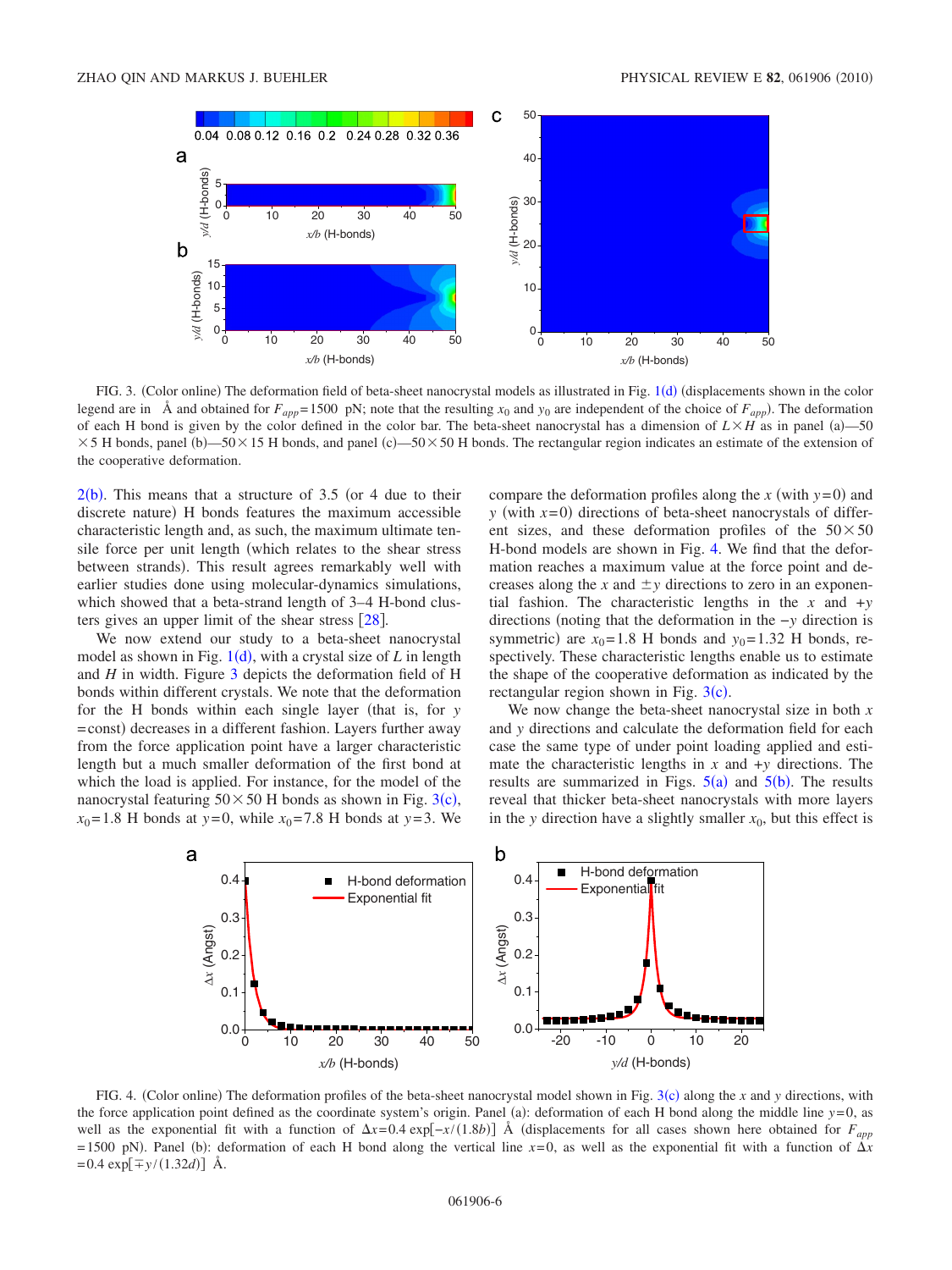<span id="page-6-0"></span>

FIG. 5. (Color online) Characteristic lengths in the *x* and +*y* directions of beta-sheet nanocrystals of different length *L* and thickness *H*. Panel (a): characteristic length  $x_0$  as a function of *L* and *H*, here the straight line has a function of  $x_0 = L$ , and the region to the right of this line has a physical meaning that the total length must be longer than the characteristic length. The crossing point, as noted, gives the maximum accessible characteristic length  $x_{cr}$  = 3 H bonds. Panel (b): characteristic length  $y_0$  as a function of *L* and *H*.

rather weak and we can only see the difference by considering the detailed view shown in the inset of Fig.  $5(a)$  $5(a)$ . All beta-sheet nanocrystals of different thickness have a same critical length  $x_{cr}$ =3 H bonds as the maximum accessible characteristic length as shown in Fig.  $5(a)$  $5(a)$ . This result is slightly smaller than that of the beta strand because the betasheet nanocrystal is fixed at both bottom and top layers, but the beta strand is only fixed at one layer. Most beta-sheet nanocrystals have a characteristic length  $y_0=0.5-1.5$  H bonds, as shown in Fig.  $5(b)$  $5(b)$ , which means that the shearing deformation only concentrates in the central 2 or 4 H-bond layers. This behavior agrees with the phenomenon found in the earlier molecular-dynamics simulations that the point force results in the rupture of only two layers of H-bonded beta strands that make up the beta-sheet nanocrystal and that subsequently creates the characteristic stick-slip motion during failure  $[14]$  $[14]$  $[14]$ . The result shown in Fig.  $5(b)$  $5(b)$  predicts that by increasing the number of layers, more layers of H bonds deform cooperatively, which should result in rupture events associated with more than two layers of H-bonded beta strands. Moreover, from Fig.  $5(b)$  $5(b)$  we also recognize that the relation  $y_0 = H$  cannot be satisfied when  $H > 2$  since  $y_0$  is smaller than *H*. Therefore, we have  $y_{cr}$  = 2 H bonds to meet the condition  $y_0 = H$  and to make maximum usage of H bonds in the *y* direction at failure. It is noted that although the result is based on the loading at the center of the beta-sheet nanocrystal the results should be generally valid for loading at other locations in particular since deformation tends to be focused on about two layers. We compare our results for beta-strands and beta-sheet nanocrystals with earlier results obtained by experiment and molecular-dynamics simulation as summarized in Table [III](#page-6-1)  $[14,28-30]$  $[14,28-30]$  $[14,28-30]$  $[14,28-30]$ . For beta strands, a statistical study has focused on the analysis of strand lengths of a wide range of beta-sheet structures, and it was found that most structures have strand lengths distributed within the range of  $5.4 \pm 2.8$  H bonds [[30](#page-8-15)]. Earlier molecular-dynamics simulation study suggested a beta-strand length of 3–4 H bonds at which the maximum stress of the beta strand is attained [[28](#page-8-14)]. Our result gives  $x_{cr} = 3.5$  H bonds, which agrees with those observations. For beta-sheet nanocrystals, it is suggested by experiment that poly-Ala and poly-Gly-Ala) repeat typically span 4-12 amino acids in nanocrystal of spider silk, which corresponds to 4–12 H bonds as the nanocrystal size  $\lceil 29 \rceil$  $\lceil 29 \rceil$  $\lceil 29 \rceil$ . Earlier molecular-dynamics studies investigated the ultimate tensile force of different beta-sheet crystals and suggested that nanocrystals of 2.8–5.7 H bonds in length (in the  $x$  direction) and  $5-10$  H bonds in the thick-ness (y direction) result in the maximum stress [[14](#page-8-1)]. Our result gives  $x_{cr}$ =3 H bonds, which agrees with those observations but results in  $y_{cr}$ =2 H bonds, which is smaller than the earlier findings and thus requires additional discussion. The reason why  $y_{cr}$  is different from the earlier results is twofold. Most importantly, in the model reported here we only consider shearing effects but no bending. As it was

<span id="page-6-1"></span>TABLE III. Size of the region of cooperative deformation in beta strands and beta-sheet nanocrystals as obtained by theoretical calculation in this study, molecular-dynamics simulation, and experimental methods.

|                                             | Beta strand        | Beta-sheet crystal |                    |  |  |
|---------------------------------------------|--------------------|--------------------|--------------------|--|--|
| Approach                                    | $x_{cr}$ (H bonds) | $x_{cr}$ (H bonds) | $v_{cr}$ (H bonds) |  |  |
| Elastic structural model (this study)       | 3.5                |                    | $2^{\rm a}$        |  |  |
| Molecular simulation $\lceil 14, 28 \rceil$ | $3 - 4$            | $2.8 - 5.7$        | $5-10$ $(1-2^b)$   |  |  |
| Experiment $[14,29,30]$                     | $2.6 - 8.2$        | $4 - 12$           | $4 - 12$           |  |  |

<sup>a</sup>Analysis solely based on shear, without bending.

<sup>b</sup>Failure mode observed in the case of shear dominated deformation shows breaking of 1–2 beta strands out of a beta-sheet nanocrystal.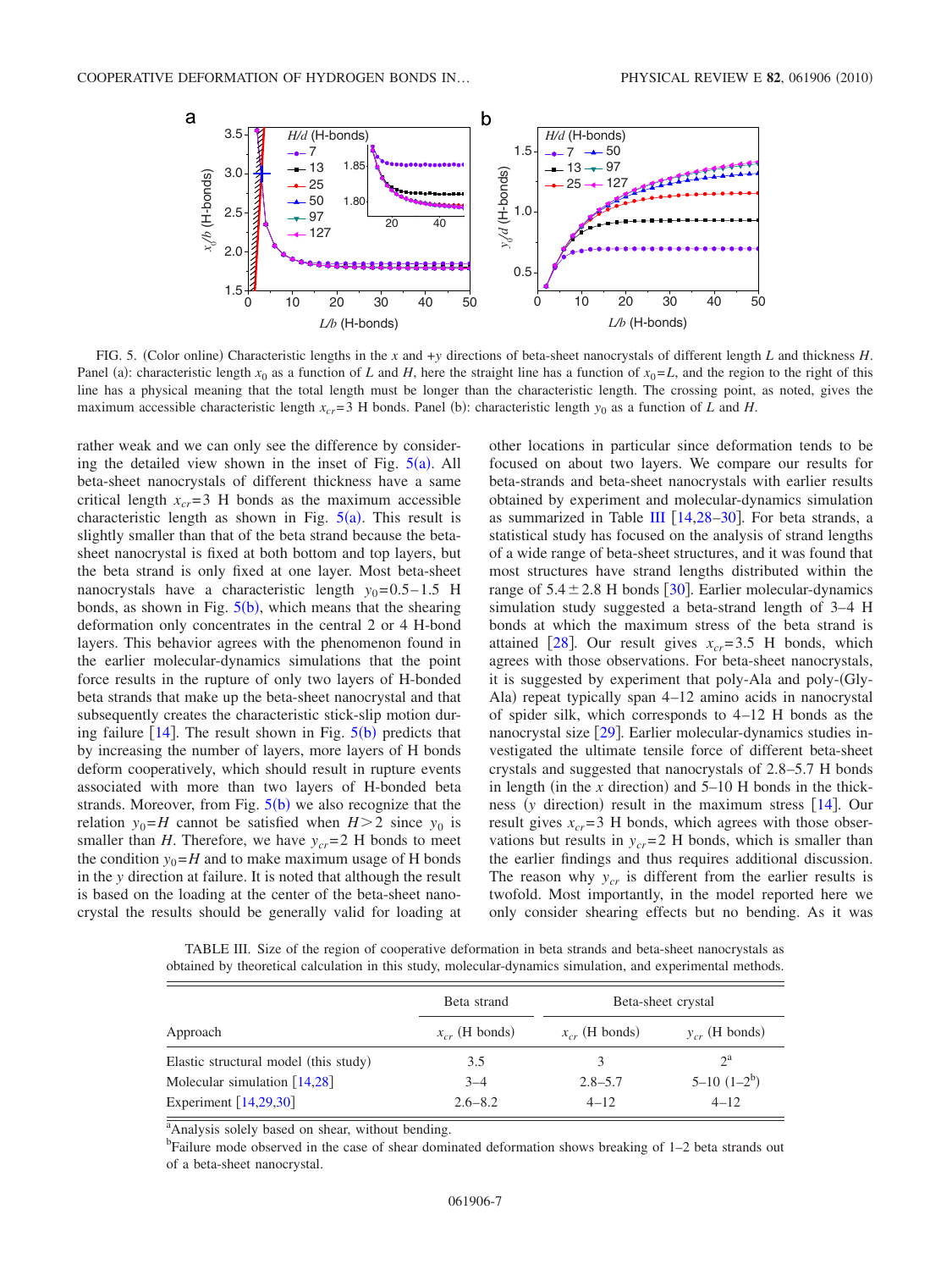shown in the detailed analysis reported in  $[14]$  $[14]$  $[14]$ , if the crystal thickness is significantly larger than its length, bending effects dominate deformation and make the structure weaker as the thickness increases as the deformation field inside the beta-sheet nanocrystal becomes increasingly heterogeneous; however, this effect is not captured in our model since it is only valid for geometries in which shearing dominates. Interestingly, the prediction from our analysis that failure under shear should occur in a few layers only agrees with the atomistic modeling reported in earlier simulation studies of beta-sheet nanocrystals in both silk and amyloid crystals [[14](#page-8-1)[,31](#page-8-17)]. Second, the H-bond stiffness is not constant for different beta-sheet nanocrystals. Earlier density-functional theory calculation results suggested that the adhesion energy for adding a layer to a crystal increases with increasing crystal size, which may imply that the H bond becomes stiffer for beta-sheet nanocrystals with more layers  $\lceil 32 \rceil$  $\lceil 32 \rceil$  $\lceil 32 \rceil$ .

Our model can be used to estimate the ultimate tensile stress that a beta-sheet nanocrystal can withstand. This serves as an approximation of silk strength, in general, since the strength of beta-sheet nanocrystals controls the ultimate strength of silk as demonstrated in  $\lceil 15 \rceil$  $\lceil 15 \rceil$  $\lceil 15 \rceil$ . Using the model that  $H=4d$  and  $L=7b$  (corresponding to  $H=1.87$  nm and  $L=$  $=$  2.5 nm as in  $[14]$  $[14]$  $[14]$ , we estimate the deformation function of the middle chain as  $\Delta x_i = \Delta x_1 \exp[-x/(2.08b)]$  [as obtained from Eq.  $(6)$  $(6)$  $(6)$ , as shown in Fig.  $5(a)$  $5(a)$ ]. Therefore, the ultimate tensile force of the beta-sheet nanocrystal can be estimated to be  $F_{ult} = \sum_{x=0}^{6b} 2F_{HB}e^{-x/(2.08b)} = 2732 \text{ pN} \text{ since}$  $F_{HB} = AK_2 = 540$  pN is the average strength of a single H bond [note that  $A = 0.64$  Å for  $F_{app} = 1500$  pN before rupture as shown in Fig.  $2(a)$  $2(a)$ ]. Taking into account that the linear assumption overestimated the force by 15% and also at a factor of 6 by comparing to the experimental rates  $[14,26,27]$  $[14,26,27]$  $[14,26,27]$  $[14,26,27]$  $[14,26,27]$ , the ultimate tensile force of this spider silk crystal would be 387 pN and the corresponding shear strength is 806 MPa. We note that the strength value of 387 pN estimated here agrees with atomic force microscopy experimental results of beta-sheet proteins and estimates based on molecular simulation, which resulted in estimates in the range of 250–400 pN  $[14,33]$  $[14,33]$  $[14,33]$  $[14,33]$ . For comparison, in stainless steel (e.g., ASTM A992) the ultimate tensile stress is given by 450 MPa  $\left[34\right]$  $\left[34\right]$  $\left[34\right]$  and as such slightly less than that of silk.

The only parameters in our simple elastic structural model in this study are the stiffness of the backbone and H bond, which are obtained directly from atomistic simulation and modeling, and the current analysis is based on parameters at room temperature and in a water environment. Nevertheless, our model can, in principle, be used to predict differences as a result of variations of these parameters, including the effect of different external factors that include changes in the *p*H value, the temperature, or the solvent composition [[16,](#page-8-2)[31,](#page-8-17)[35](#page-8-21)], as long as the modified backbone and H-bond stiffnesses are obtained from either simulation or experiment.

## **IV. CONCLUSION**

Our results provide insight into the size of region in which H-bond deformation is cooperative for both beta-strands and beta-sheet nanocrystals, which is important to predict the ultimate tensile strength and mechanism. We find that the external force deforms H bonds significantly only within a relatively small region that is of the approximate size of several H bonds. The most important conclusion from this study is that in order to ensure maximum usage of H bonds, the size of clusters of H bonds must be confined to extremely small values to match the size of the cooperative deformation. This insight is important in designing the nanoscale structure of polymer matrix materials to achieve optimized mechanical properties despite weak building blocks  $\lceil 3 \rceil$  $\lceil 3 \rceil$  $\lceil 3 \rceil$ .

Moreover, a comparison with the size of H-bond clusters found in biology revealed an excellent agreement with the cluster sizes predicted by our analysis. This has potentially profound implications as it suggests that perhaps the confinement of H bonds into nanoscale elements is a universal biological design paradigm that turns weakness to strength and thereby overcomes the mechanical limitations of H bonds in creating strong and tough materials.

Our model could be directly applied to other protein and polymer materials and could aid in the design of novel biologically inspired materials. Applications could, in principle, also include strong bonds such as covalent or ionic bonds and focus on other weak bonds such van der Waals forces or dipole-dipole interactions.

# **ACKNOWLEDGMENTS**

Support from AFOSR (Grant No. FA9550081-0321), ARO (Grant No. W911NF-10-0127), and ONR (Grants No. N000141010562 and No. N000140810844) is acknowledged.

- <span id="page-7-0"></span>[1] Z. Z. Shao and F. Vollrath, Nature ([London](http://dx.doi.org/10.1038/418741a)) 418, 741 (2002).
- <span id="page-7-2"></span>[2] C. Vepari and D. L. Kaplan, [Prog. Polym. Sci.](http://dx.doi.org/10.1016/j.progpolymsci.2007.05.013) 32, 991 (2007).
- <span id="page-7-1"></span>[3] M. J. Buehler and Y. C. Yung, [Nature Mater.](http://dx.doi.org/10.1038/nmat2387) 8, 175 (2009).
- <span id="page-7-3"></span>[4] N. Huebsch and D. J. Mooney, Nature ([London](http://dx.doi.org/10.1038/nature08601)) **462**, 426  $(2009).$  $(2009).$  $(2009).$
- <span id="page-7-4"></span>[5] M. Denny, J. Exp. Biol. **65**, 483 (1976).
- <span id="page-7-5"></span>[6] P. A. Guerette, D. G. Ginzinger, B. H. F. Weber, and J. M. Gosline, [Science](http://dx.doi.org/10.1126/science.272.5258.112) 272, 112 (1996).
- <span id="page-7-6"></span>7 T. Lefevre, M. E. Rousseau, and M. Pezolet, [Biophys. J.](http://dx.doi.org/10.1529/biophysj.106.100339) **92**, [2885](http://dx.doi.org/10.1529/biophysj.106.100339) (2007).
- <span id="page-7-8"></span>[8] J. D. van Beek, S. Hess, F. Vollrath, and B. H. Meier, [Proc.](http://dx.doi.org/10.1073/pnas.152162299) [Natl. Acad. Sci. U.S.A.](http://dx.doi.org/10.1073/pnas.152162299) 99, 10266 (2002).
- <span id="page-7-7"></span>9 S. Keten and M. J. Buehler, [Appl. Phys. Lett.](http://dx.doi.org/10.1063/1.3385388) **96**, 153701 [2010.](http://dx.doi.org/10.1063/1.3385388)
- <span id="page-7-9"></span>[10] S. Keten and M. J. Buehler, J. R. Soc. Interface (2010), doi: [10.1098/rsif.2010.0149](http://dx.doi.org/10.1098/rsif.2010.0149)
- [11] S. M. Lee, E. Pippel, U. Gosele, C. Dresbach, Y. Qin, C. V. Chandran, T. Brauniger, G. Hause, and M. Knez, [Science](http://dx.doi.org/10.1126/science.1168162) **324**, 488 ([2009](http://dx.doi.org/10.1126/science.1168162)).
- [12] F. Vollrath and D. Porter, [Soft Matter](http://dx.doi.org/10.1039/b600098n) 2, 377 (2006).